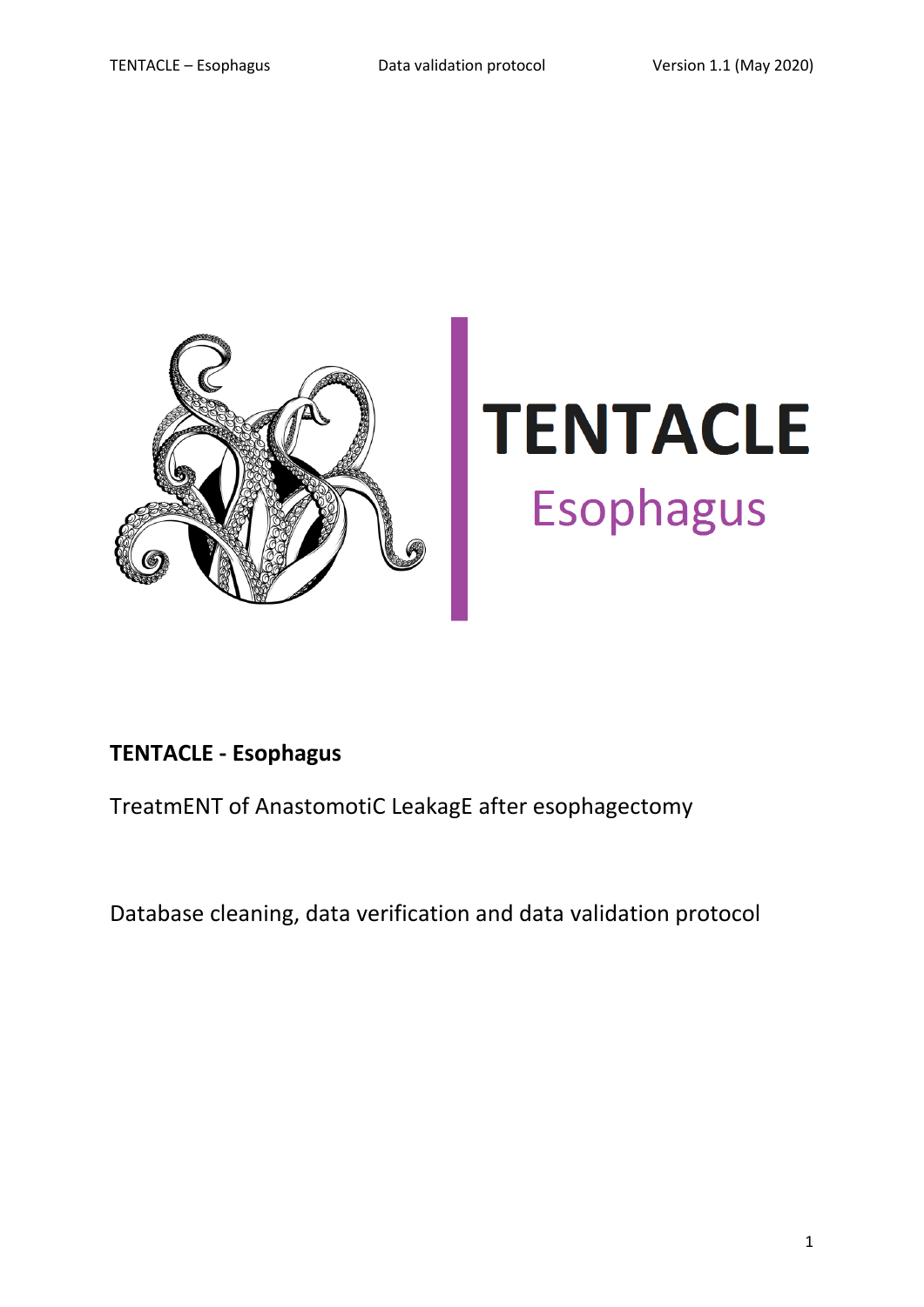# **Background**

Anastomotic leakage remains a major complication after all types of esophagectomy and is associated with increased morbidity, mortality and a decrease in quality of life. The severity of anastomotic leakage can be very wide-ranging from a subclinical presentation to a life-threatening situation. Currently, the severity is graded according to how it is treated (1) and is therefore by definition not useful to guide decision making when anastomotic leakage is diagnosed in a clinical setting. Regarding the treatment of anastomotic leakage, evidence based treatment strategies are lacking (2, 3). From these studies, it became evident that the absence of an anastomotic leakage severity score complicates performing robust research on this topic. Therefore, the aim of the TENTACLE study is to investigate what factors contribute to anastomotic leakage severity and to compose an evidence based anastomotic leakage severity score. Furthermore, the aim of the TENTACLE study is to evaluate the effectiveness of different initial treatments for anastomotic leakages classified according to the severity. The TENTACLE study is an international multicenter retrospective cohort study. Currently, 70 centers from 20 different countries are participating. The samples size calculation showed that up to 680 patients were needed to be included. However, in December 2019 already 1500 cases have been entered in the online database. All participating centers have been instructed before and guided during data entry to promote high quality data. Nevertheless, performing data validation is crucial to ensure data quality and reliability.

# **Methods**

The goal of database cleaning and data verification is to improve data quality and the described process is performed on all cases that are included in the study.

The goal of validation is to assess the quality of data. In total, 10% of all records will be validated. Two aspects of data quality and reliability will be quantitively assessed.

- 1) Case ascertainment will be assessed to identify a systematic difference in the selection of individuals included per center, defined as the proportion of cases included compared to the total amount of eligible cases.
- 2) Data accuracy which is the accuracy of data registration of included cases in the online database.

### *Database cleaning and data verification*

A process of database cleaning and verification will take place to improve data quality and identify any faulty or inconsistent data entries. The study team will perform a structured verification based on data range, constraints and consistency. The whole database will be verified using prespecified variable conditions and queries. Identified data inconsistencies will be discussed with the center concerned. After consultation with the center, corrections will be performed if needed.

#### *Validation process*

Given the global nature of the TENTACLE study, an in-person validation process by the study team has logistical and practical limitations. The study team therefore chose to perform an on-site validation by an independent local validator of the participating centers as was previously done in other global surgical studies(4). After finalizing data entry, half of the participating centers will be selected for data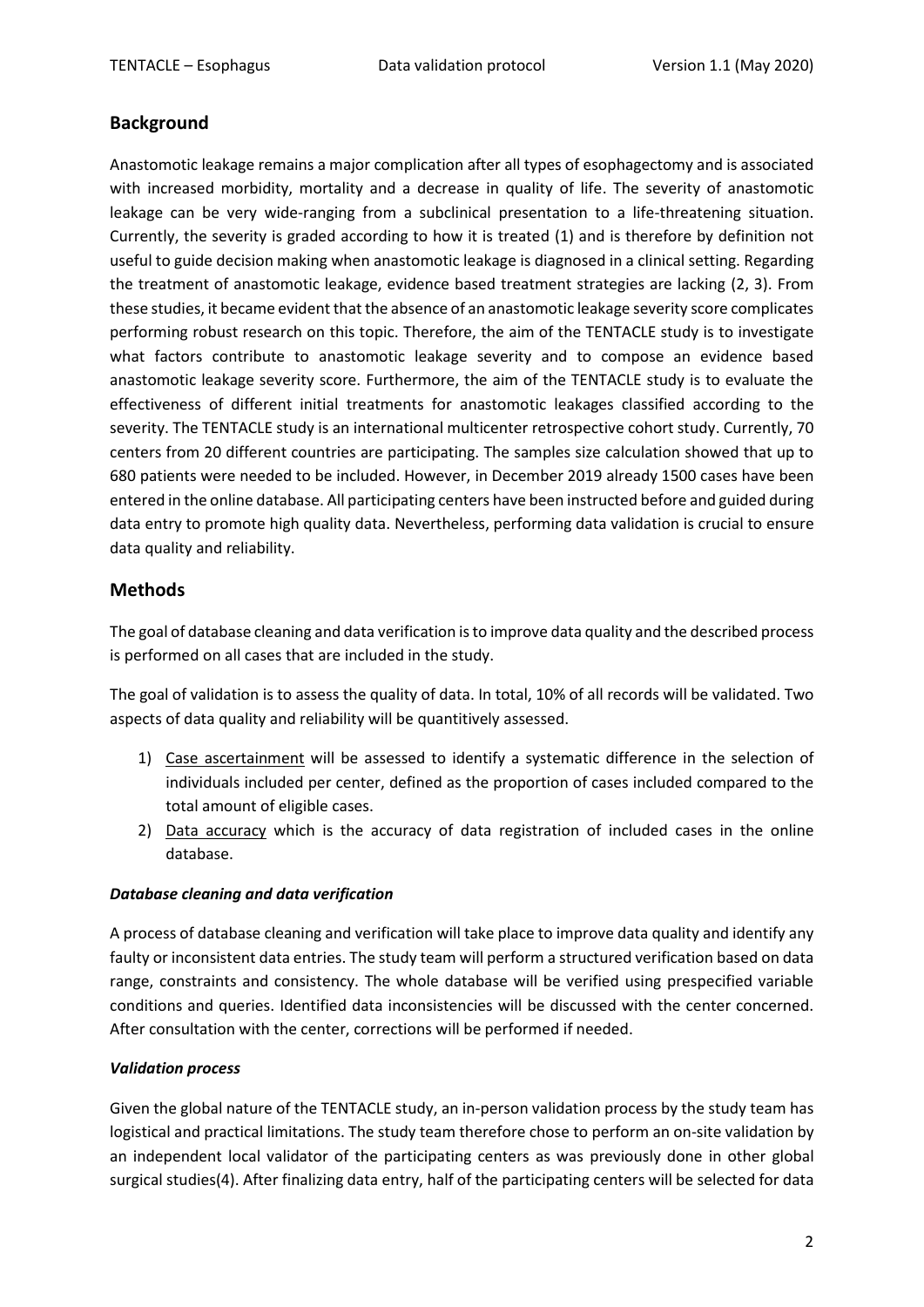validation. To form a representative sample the centers will be selected on volume and location. These centers will be asked to recruit an independent validator at their hospital (e.g. doctor, nurse, researcher, student). This validator may not be previously involved with the patient inclusion and data registration and will be asked to sign a document confirming independence.

#### *Case ascertainment validation*

Case ascertainment will be evaluated qualitatively. First, at the end of inclusion and data registration all centers were asked whether they uploaded all their cases within the study period (i.e. 2011 – 2018) or whether they included a consecutive sample and for which period. In addition, all participating centers received a questionnaire which inquired about their years of experience with performing an esophagectomy and the annual number of patients undergoing an esophagectomy. The anastomotic leaking rate was conservatively estimated at 5% of all esophagectomies for the eight years study period (2011 – 2018). If the number of included cases was lower than the estimated number of patients suffering of an anastomotic leakage, the collaborators of that center were asked to substantiate this discrepancy.

Second, during the validation phase the independent validators of the centers selected for data validation will be asked the following questions to assess case ascertainment:

- 1. Have all anastomotic leakage cases between 2011 and 2018 been uploaded or has a sample been uploaded?
	- $\Box$  All cases within study period (2011 2018)
	- $\Box$  Sample within study period
- 2. If a sample has been uploaded, has a consecutive sample been uploaded, or has some other kind of sample been uploaded?
	- $\Box$  Consecutive sample of following years ...... until ......
	- □ Another sample (please describe sample): …………………

Response from the validators will be compared with the response from the center representatives. If any discrepancies are found, centers will be asked to elucidate their inclusion process. To prevent selection bias in the study, the study team may – after extensive consultation with the concerning center – decide to provide the center two weeksto complete a consecutive sample or exclude a center if their selection and inclusion has not proceeded according to the study protocol.

### *Data accuracy validation*

The data accuracy assessment will consist of the validation of the key parameter in the validating centers. In total, 10% of all records will be validated. Records will be randomly selected for validation by the TENTACLE study team, with a minimum of 3 cases per center. Key parameters were selected by the TENTACLE study team to include baseline, as well as intervention and outcome parameters. The following parameters will be assessed in data accuracy validation.

#### *Baseline:*

- 1. Sex (male/female)
- 2. Age (years)
- 3. Year of surgery (2011-2018)
- 4. Baseline ASA (I-IV)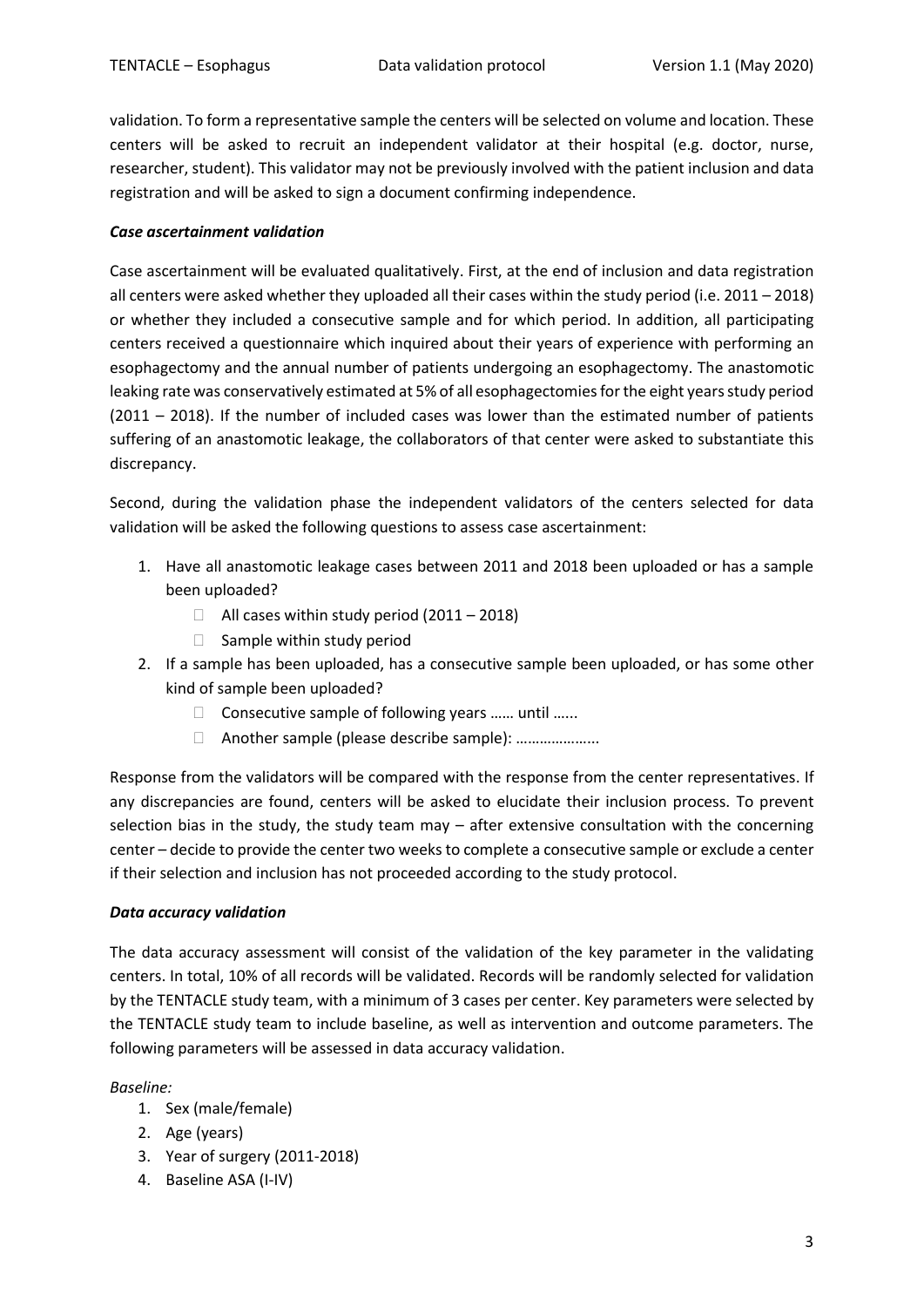- 5. Operation type: abdominal phase (laparoscopic/robotic/open/converted)
- 6. Operation type: thoracic phase (thoracoscopic/robotic/open/converted)
- 7. Location of anastomosis (cervical/intrathoracic)

## *Leakage diagnosis and treatment:*

- 7. Assessment that first diagnosed anastomotic leakage (endoscopic, contrast swallow esophagram, CT-scan, ingested fluids by drain, reoperation, other, unknown)
- 8. Location of leak (esophagogastric anastomosis, gastric tube, blind loop, other, unknown)
- 9. Extent of contamination at diagnosis (none, mediastinum, cervical, pleural, abdominal, unknown)
- 10. Leucocytes at leakage diagnosis (amount)
- 11. Primary treatment Radiologic drainage  $(y/n)$
- 12. Primary treatment  $-$  Re-operation (y/n)

### *Outcome:*

- 13. Anastomotic leak Clavien-Dindo (grade I-V)
- 14. ICU (re)admission (yes/no)
- 15. 90-day mortality (yes/no)

The local validator will receive a list of the records to be validated from the study team. Key parameters will be retrieved from the local medical records and will be recorded in a validation Excel sheet provided by the study team. The local validator will not receive access to the Castor database to ensure that the parameters were retrieved from the local medical records. Before the validation deadline the local validators will send the completed validation sheet back to the TENTACLE study team. The coordinating investigator will compare the data retrieved by the validator with the data entered in Castor. The local validators will be asked to confirm any discrepancies found during the data accuracy assessment.

Subsequently, the center's data accuracy will be calculated, as well as the overall data accuracy. Depending on the results of data accuracy assessment, the study team may perform a heterogeneity analysis between centers with high and low data accuracy. The overall data accuracy will be described in the TENTACLE manuscripts.

#### *Timeline*

| January 19 <sup>th</sup> , 2020 | $-$                      | Deadline for data entry                                             |
|---------------------------------|--------------------------|---------------------------------------------------------------------|
| February $1st$ , 2020           | $\overline{\phantom{m}}$ | Start of database cleaning and verification                         |
|                                 |                          | Initiation of data validation protocol, recruitment of validators   |
| March 1 <sup>st</sup> , 2020    |                          | Deadline for database cleaning and verification                     |
|                                 |                          | Start of actual data validation                                     |
| April 15 <sup>th</sup> , 2020   |                          | Deadline for data validation by validators at collaborating centers |
| May 1sth 2020                   |                          | Validation analysis and results                                     |

### *Validator compensation*

Centers will be offered compensation for their validation efforts. Centers will be offered either a place in the TENTACLE collaborative group for the independent validator or financial compensation. The